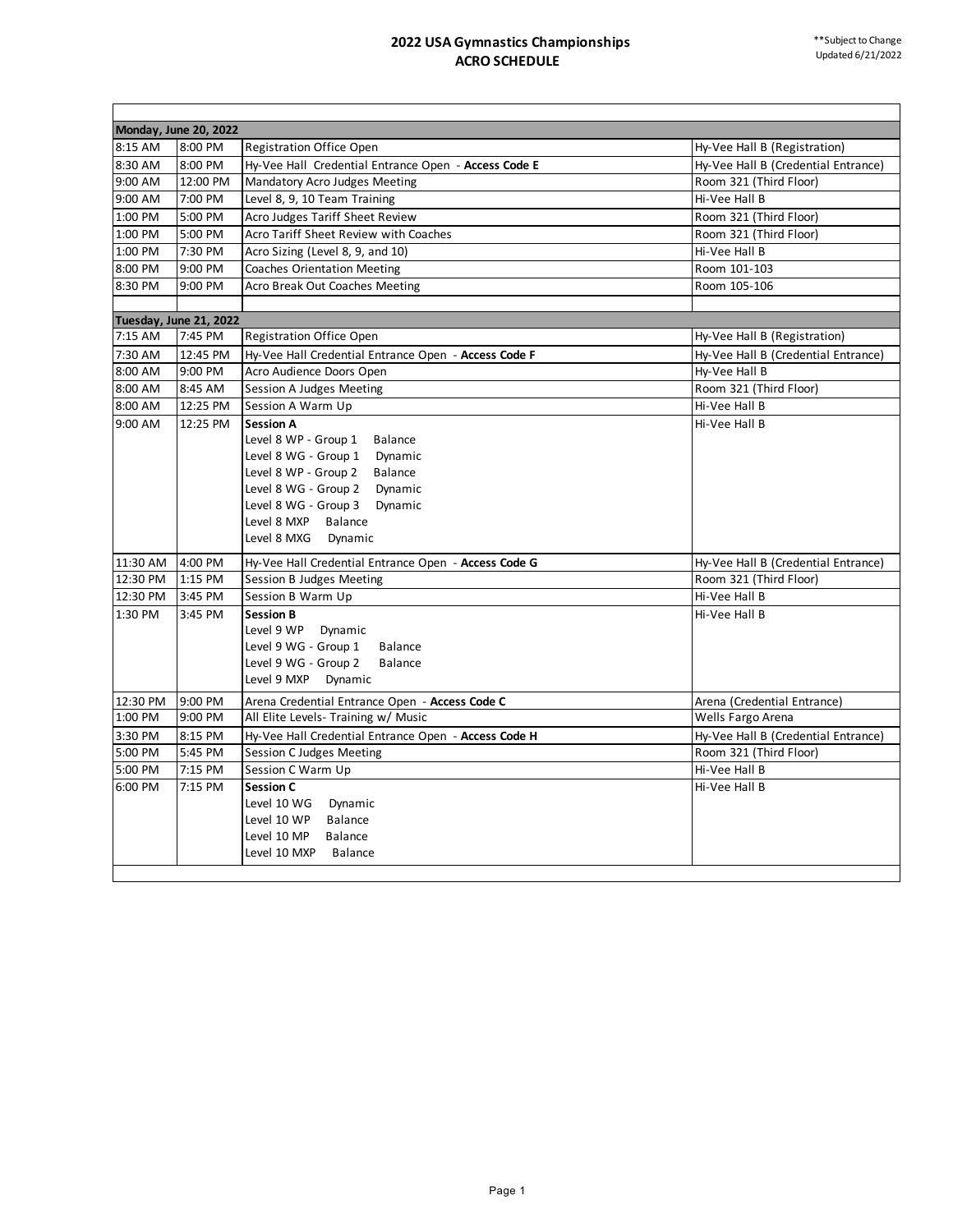| 7:15 AM<br>7:45 PM<br>Registration Office Open<br>Hy-Vee Hall B (Registration)<br>7:30 AM<br>12:45 PM<br>Hy-Vee Hall Credential Entrance Open - Access Code I<br>Hy-Vee Hall B (Credential Entrance)<br>8:00 AM<br>7:45 PM<br>Acro Audience Doors Open<br>Hy-Vee Hall B<br>7:45 AM<br>9:00 PM<br>Arena Credential Entrance Open - Access Code C<br>Arena (Credential Entrance)<br>4:00 PM<br>All Elite Levels- Training without Music<br>8:00 AM<br>Wells Fargo Arena<br>8:00 AM<br>8:45 AM<br>Session D Judges Meeting<br>Room 321 (Third Floor)<br>8:00 AM<br>12:25 PM<br>Session D Warm Up<br>Hi-Vee Hall B<br>9:00 AM<br>12:25 PM<br><b>Session D</b><br>Hy-Vee Hall B<br>Level 8 WP - Group 1<br>Dynamic<br>Level 8 WG - Group 1<br>Balance<br>Level 8 WP - Group 2<br>Dynamic<br>Level 8 WG - Group 2 Balance<br>Level 8 WG - Group 3 Balance<br>Level 8 MXP<br>Dynamic<br>Level 8 MXG<br><b>Balance</b><br>12:55 PM<br>12:40 PM<br>Session D Awards<br>Room 101-103<br>12:00 PM<br>4:15 PM<br>Hy-Vee Hall Credential Entrance Open - Access Code J<br>Hy-Vee Hall B (Credential Entrance)<br>12:30 PM<br>1:15 PM<br>Session E Judges Meeting<br>Room 321 (Third Floor)<br>12:30 PM<br>Session E Warm Up<br>Hi-Vee Hall B<br>3:45 PM<br>1:30 PM<br>3:45 PM<br><b>Session E</b><br>Hi-Vee Hall B<br>Level 9 WP<br><b>Balance</b><br>Level 9 WG - Group 1<br>Dynamic<br>Level 9 WG - Group 2<br>Dynamic<br>Level 9 MXP<br>Balance<br>4:00 PM<br>4:15 PM<br><b>Session E Awards</b><br>Room 101-103<br>4:00 PM<br>4:30 PM<br>Hi-Vee Hall B<br>Acro Sizing (Elite Levels)<br>4:00 PM<br>7:30 PM<br>Hy-Vee Hall Credential Entrance Open - Access Code K<br>Hy-Vee Hall B (Credential Entrance)<br>5:00 PM<br>5:45 PM<br>Session F Judges Meeting<br>Room 321 (Third Floor)<br>5:00 PM<br>7:15 PM<br>Session F Warm Up<br>Hi-Vee Hall B<br>6:00 PM<br>7:15 PM<br><b>Session F</b><br>Hi-Vee Hall B<br>Level 10 WG<br><b>Balance</b><br>Level 10 WP<br>Dynamic<br>Level 10 MP<br>Dynamic<br>Level 10 MXP<br>Dynamic<br>6:00 PM<br>9:00 PM<br>Acro Sizing (Level 7)<br>Hi-Vee Hall Registration Area<br>6:00 PM<br>9:00 PM<br><b>Elite Routine Practice</b><br>Wells Fargo Arena<br>7:45 PM<br>8:00 PM<br>Session F Awards | Wednesday, June 22, 2022 |  |  |  |  |
|---------------------------------------------------------------------------------------------------------------------------------------------------------------------------------------------------------------------------------------------------------------------------------------------------------------------------------------------------------------------------------------------------------------------------------------------------------------------------------------------------------------------------------------------------------------------------------------------------------------------------------------------------------------------------------------------------------------------------------------------------------------------------------------------------------------------------------------------------------------------------------------------------------------------------------------------------------------------------------------------------------------------------------------------------------------------------------------------------------------------------------------------------------------------------------------------------------------------------------------------------------------------------------------------------------------------------------------------------------------------------------------------------------------------------------------------------------------------------------------------------------------------------------------------------------------------------------------------------------------------------------------------------------------------------------------------------------------------------------------------------------------------------------------------------------------------------------------------------------------------------------------------------------------------------------------------------------------------------------------------------------------------------------------------------------------------------------------------------------------------------------------------------------------------------------------------------------------------------|--------------------------|--|--|--|--|
|                                                                                                                                                                                                                                                                                                                                                                                                                                                                                                                                                                                                                                                                                                                                                                                                                                                                                                                                                                                                                                                                                                                                                                                                                                                                                                                                                                                                                                                                                                                                                                                                                                                                                                                                                                                                                                                                                                                                                                                                                                                                                                                                                                                                                           |                          |  |  |  |  |
|                                                                                                                                                                                                                                                                                                                                                                                                                                                                                                                                                                                                                                                                                                                                                                                                                                                                                                                                                                                                                                                                                                                                                                                                                                                                                                                                                                                                                                                                                                                                                                                                                                                                                                                                                                                                                                                                                                                                                                                                                                                                                                                                                                                                                           |                          |  |  |  |  |
|                                                                                                                                                                                                                                                                                                                                                                                                                                                                                                                                                                                                                                                                                                                                                                                                                                                                                                                                                                                                                                                                                                                                                                                                                                                                                                                                                                                                                                                                                                                                                                                                                                                                                                                                                                                                                                                                                                                                                                                                                                                                                                                                                                                                                           |                          |  |  |  |  |
|                                                                                                                                                                                                                                                                                                                                                                                                                                                                                                                                                                                                                                                                                                                                                                                                                                                                                                                                                                                                                                                                                                                                                                                                                                                                                                                                                                                                                                                                                                                                                                                                                                                                                                                                                                                                                                                                                                                                                                                                                                                                                                                                                                                                                           |                          |  |  |  |  |
|                                                                                                                                                                                                                                                                                                                                                                                                                                                                                                                                                                                                                                                                                                                                                                                                                                                                                                                                                                                                                                                                                                                                                                                                                                                                                                                                                                                                                                                                                                                                                                                                                                                                                                                                                                                                                                                                                                                                                                                                                                                                                                                                                                                                                           |                          |  |  |  |  |
|                                                                                                                                                                                                                                                                                                                                                                                                                                                                                                                                                                                                                                                                                                                                                                                                                                                                                                                                                                                                                                                                                                                                                                                                                                                                                                                                                                                                                                                                                                                                                                                                                                                                                                                                                                                                                                                                                                                                                                                                                                                                                                                                                                                                                           |                          |  |  |  |  |
|                                                                                                                                                                                                                                                                                                                                                                                                                                                                                                                                                                                                                                                                                                                                                                                                                                                                                                                                                                                                                                                                                                                                                                                                                                                                                                                                                                                                                                                                                                                                                                                                                                                                                                                                                                                                                                                                                                                                                                                                                                                                                                                                                                                                                           |                          |  |  |  |  |
|                                                                                                                                                                                                                                                                                                                                                                                                                                                                                                                                                                                                                                                                                                                                                                                                                                                                                                                                                                                                                                                                                                                                                                                                                                                                                                                                                                                                                                                                                                                                                                                                                                                                                                                                                                                                                                                                                                                                                                                                                                                                                                                                                                                                                           |                          |  |  |  |  |
|                                                                                                                                                                                                                                                                                                                                                                                                                                                                                                                                                                                                                                                                                                                                                                                                                                                                                                                                                                                                                                                                                                                                                                                                                                                                                                                                                                                                                                                                                                                                                                                                                                                                                                                                                                                                                                                                                                                                                                                                                                                                                                                                                                                                                           |                          |  |  |  |  |
|                                                                                                                                                                                                                                                                                                                                                                                                                                                                                                                                                                                                                                                                                                                                                                                                                                                                                                                                                                                                                                                                                                                                                                                                                                                                                                                                                                                                                                                                                                                                                                                                                                                                                                                                                                                                                                                                                                                                                                                                                                                                                                                                                                                                                           |                          |  |  |  |  |
|                                                                                                                                                                                                                                                                                                                                                                                                                                                                                                                                                                                                                                                                                                                                                                                                                                                                                                                                                                                                                                                                                                                                                                                                                                                                                                                                                                                                                                                                                                                                                                                                                                                                                                                                                                                                                                                                                                                                                                                                                                                                                                                                                                                                                           |                          |  |  |  |  |
|                                                                                                                                                                                                                                                                                                                                                                                                                                                                                                                                                                                                                                                                                                                                                                                                                                                                                                                                                                                                                                                                                                                                                                                                                                                                                                                                                                                                                                                                                                                                                                                                                                                                                                                                                                                                                                                                                                                                                                                                                                                                                                                                                                                                                           |                          |  |  |  |  |
|                                                                                                                                                                                                                                                                                                                                                                                                                                                                                                                                                                                                                                                                                                                                                                                                                                                                                                                                                                                                                                                                                                                                                                                                                                                                                                                                                                                                                                                                                                                                                                                                                                                                                                                                                                                                                                                                                                                                                                                                                                                                                                                                                                                                                           |                          |  |  |  |  |
|                                                                                                                                                                                                                                                                                                                                                                                                                                                                                                                                                                                                                                                                                                                                                                                                                                                                                                                                                                                                                                                                                                                                                                                                                                                                                                                                                                                                                                                                                                                                                                                                                                                                                                                                                                                                                                                                                                                                                                                                                                                                                                                                                                                                                           |                          |  |  |  |  |
|                                                                                                                                                                                                                                                                                                                                                                                                                                                                                                                                                                                                                                                                                                                                                                                                                                                                                                                                                                                                                                                                                                                                                                                                                                                                                                                                                                                                                                                                                                                                                                                                                                                                                                                                                                                                                                                                                                                                                                                                                                                                                                                                                                                                                           |                          |  |  |  |  |
|                                                                                                                                                                                                                                                                                                                                                                                                                                                                                                                                                                                                                                                                                                                                                                                                                                                                                                                                                                                                                                                                                                                                                                                                                                                                                                                                                                                                                                                                                                                                                                                                                                                                                                                                                                                                                                                                                                                                                                                                                                                                                                                                                                                                                           |                          |  |  |  |  |
|                                                                                                                                                                                                                                                                                                                                                                                                                                                                                                                                                                                                                                                                                                                                                                                                                                                                                                                                                                                                                                                                                                                                                                                                                                                                                                                                                                                                                                                                                                                                                                                                                                                                                                                                                                                                                                                                                                                                                                                                                                                                                                                                                                                                                           |                          |  |  |  |  |
|                                                                                                                                                                                                                                                                                                                                                                                                                                                                                                                                                                                                                                                                                                                                                                                                                                                                                                                                                                                                                                                                                                                                                                                                                                                                                                                                                                                                                                                                                                                                                                                                                                                                                                                                                                                                                                                                                                                                                                                                                                                                                                                                                                                                                           |                          |  |  |  |  |
|                                                                                                                                                                                                                                                                                                                                                                                                                                                                                                                                                                                                                                                                                                                                                                                                                                                                                                                                                                                                                                                                                                                                                                                                                                                                                                                                                                                                                                                                                                                                                                                                                                                                                                                                                                                                                                                                                                                                                                                                                                                                                                                                                                                                                           |                          |  |  |  |  |
|                                                                                                                                                                                                                                                                                                                                                                                                                                                                                                                                                                                                                                                                                                                                                                                                                                                                                                                                                                                                                                                                                                                                                                                                                                                                                                                                                                                                                                                                                                                                                                                                                                                                                                                                                                                                                                                                                                                                                                                                                                                                                                                                                                                                                           |                          |  |  |  |  |
|                                                                                                                                                                                                                                                                                                                                                                                                                                                                                                                                                                                                                                                                                                                                                                                                                                                                                                                                                                                                                                                                                                                                                                                                                                                                                                                                                                                                                                                                                                                                                                                                                                                                                                                                                                                                                                                                                                                                                                                                                                                                                                                                                                                                                           |                          |  |  |  |  |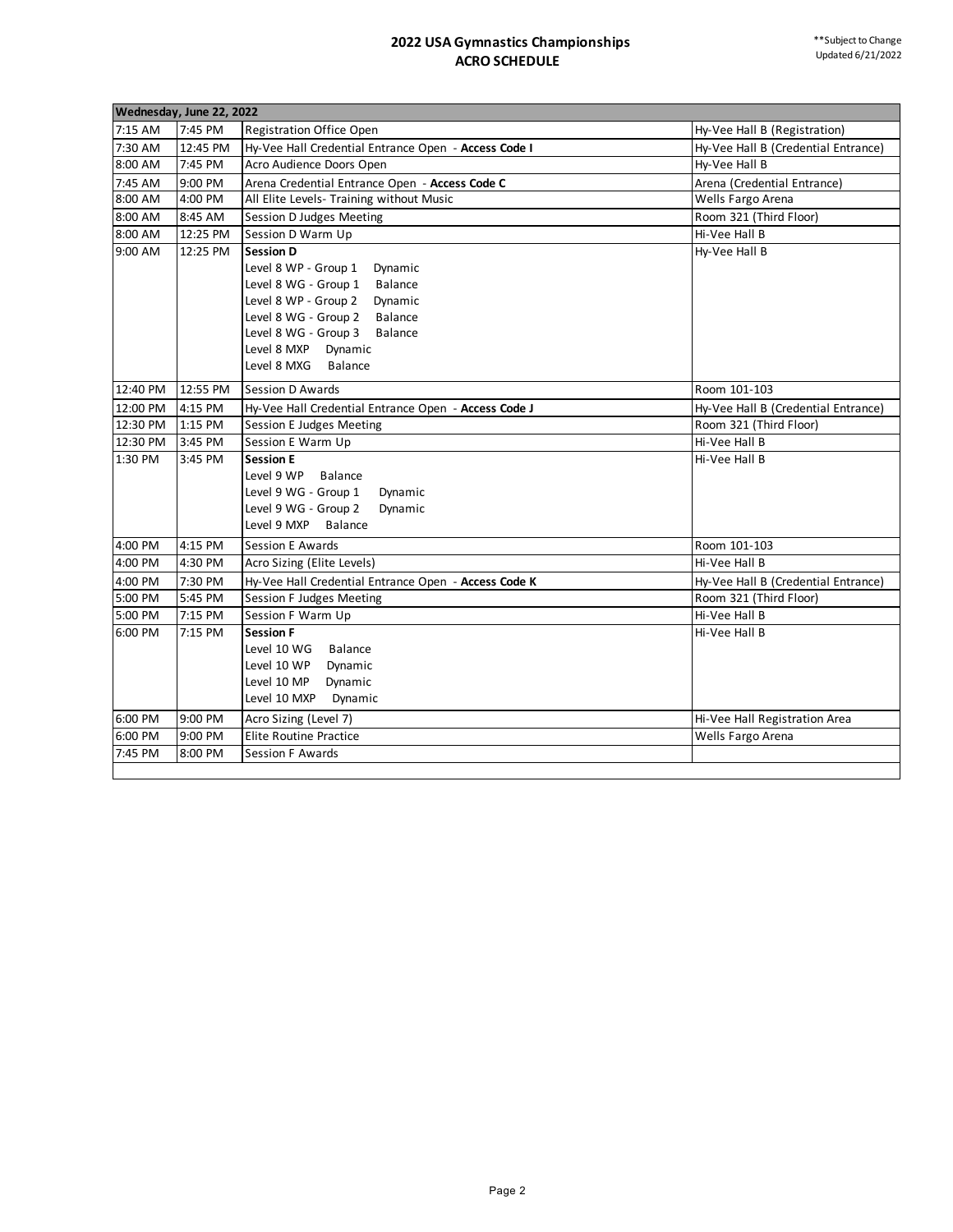|          | Thursday, June 23, 2022 |                                                      |                                     |
|----------|-------------------------|------------------------------------------------------|-------------------------------------|
| 7:15 AM  | 5:30 PM                 | <b>Registration Office Open</b>                      | Hy-Vee Hall B (Registration)        |
| 7:30 AM  | 12:45 PM                | Hy-Vee Hall Credential Entrance Open - Access Code L | Hy-Vee Hall B (Credential Entrance) |
| 8:00 AM  | 4:15 PM                 | Acro Audience Doors Open                             | Hy-Vee Hall B                       |
| 8:00 AM  | 8:45 AM                 | Session G Judges Meeting                             | Room 321 (Third Floor)              |
| 8:00 AM  | 11:45 AM                | Session G Warm Up                                    | Hy-Vee Hall B                       |
| 9:00 AM  | 11:45 AM                | <b>Session G</b>                                     | Hi-Vee Hall B                       |
|          |                         | Level 7 WP - Group 1<br>Combined                     |                                     |
|          |                         | Level 7 WP - Group 2<br>Combined                     |                                     |
|          |                         | Level 7 WG - Group 1 Combined                        |                                     |
|          |                         | Level 7 MXP Combined                                 |                                     |
|          |                         | Level 7 MG<br>Combined                               |                                     |
| 9:00 AM  | 11:00 AM                | <b>Elite Routine Practice</b>                        | Wells Fargo Arena                   |
| 12:00 PM | 12:15 PM                | Session G Awards                                     | Room 101-103                        |
| 12:00 PM | 4:45 PM                 | Hy-Vee Hall Credential Entrance Open - Access Code M | Hy-Vee Hall B (Credential Entrance) |
| 11:45 AM | 5:15 PM                 | Arena Credential Entrance Open - Access Code B       | Arena (Credential Entrance)         |
| 12:30 PM | 1:15 PM                 | Session H Judges Meeting                             | Room 321 (Third Floor)              |
| 12:30 PM | 3:45 PM                 | Session H Warm Up                                    | Hy-Vee Hall B                       |
| 1:30 PM  | 3:45 PM                 | <b>Session H</b>                                     | Hi-Vee Hall B                       |
|          |                         | 11-16 WP<br><b>Balance</b>                           |                                     |
|          |                         | 11-16 WG<br>Dynamic                                  |                                     |
|          |                         | 11-16 MXG Balance                                    |                                     |
|          |                         | 12-18 WP Dynamic                                     |                                     |
|          |                         | 12-18 WG Balance                                     |                                     |
|          |                         | 12-18 MXP Dynamic                                    |                                     |
|          |                         | 12-18 MP Dynamic                                     |                                     |
|          |                         | 12-18 MXG (Score Only)<br><b>Balance</b>             |                                     |
|          |                         | 13-19 MP (Score Only)<br><b>Balance</b>              |                                     |
| 4:00 PM  | 4:15 PM                 | <b>Session H Awards</b>                              | Room 101-103                        |
| 4:15 PM  | 9:15 PM                 | Arena Credential Entrance Open - Access Code A       | Arena (Credential Entrance)         |
| 4:30 PM  | 5:30 PM                 | Flag Ceremony Practice                               | Hi-Vee Hall B                       |
| 5:00 PM  | 5:45 PM                 | Session I Judges Meeting                             | Acro Arena Judges Room              |
| 5:00 PM  | 9:00 PM                 | Acro Elite Warm-up Floor Open                        | Wells Fargo Arena                   |
| 5:15 PM  | 9:00 PM                 | Wells Fargo Arena Audience Doors Open                | Wells Fargo Arena                   |
| 5:00 PM  | 9:00 PM                 | Session I Warm Up                                    | Wells Fargo Arena                   |
| 6:00 PM  | 9:00 PM                 | Session I                                            | Wells Fargo Arena                   |
|          |                         | 13-19 WP<br><b>Balance</b>                           |                                     |
|          |                         | 13-19 WG<br>Dynamic                                  |                                     |
|          |                         | Sr WP<br>Balance                                     |                                     |
|          |                         | Sr WG<br>Dynamic                                     |                                     |
|          |                         | Sr MXP<br>Balance                                    |                                     |
|          |                         | Sr MP<br>Dynamic                                     |                                     |
|          |                         | Sr MG<br>Balance                                     |                                     |
| 9:00 PM  | 9:15 PM                 | Session I Awards                                     | Wells Fargo Arena                   |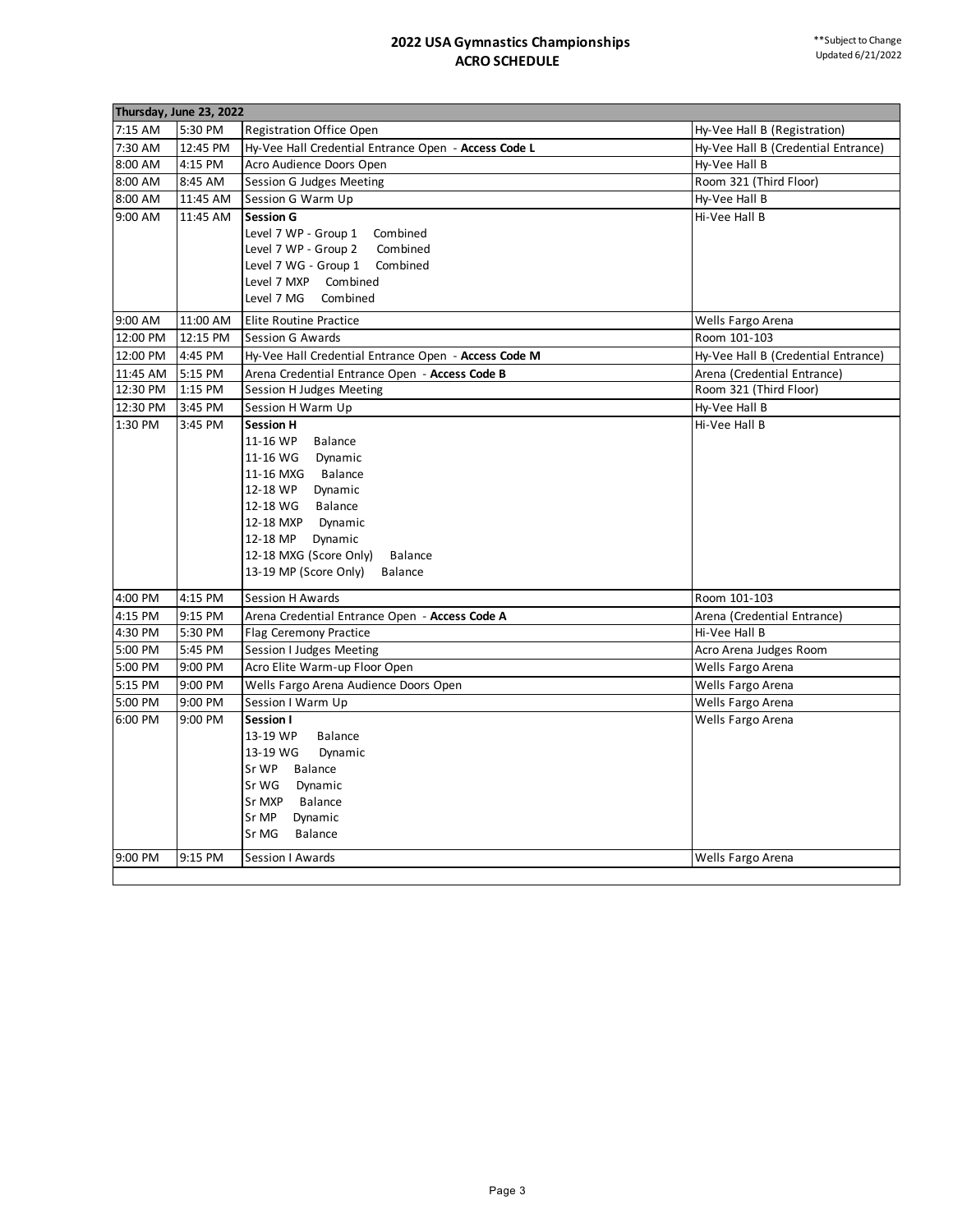| <b>Friday, June 24, 2022</b> |                     |                                                                                  |                                                      |  |  |
|------------------------------|---------------------|----------------------------------------------------------------------------------|------------------------------------------------------|--|--|
| 7:30 AM                      |                     |                                                                                  |                                                      |  |  |
| 7:30 AM                      | 5:30 PM<br>12:15 PM | <b>Registration Office Open</b>                                                  | Hy-Vee Hall B (Registration)                         |  |  |
| 8:00 AM                      | 3:45 PM             | Hy-Vee Hall Credential Entrance Open - Access Code N<br>Acro Audience Doors Open | Hy-Vee Hall B (Credential Entrance)<br>Hy-Vee Hall B |  |  |
| 8:00 AM                      | 8:45 AM             | Session J Judges Meeting                                                         | Room 321 (Third Floor)                               |  |  |
|                              |                     |                                                                                  | Hi-Vee Hall B                                        |  |  |
| 8:00 AM                      | 11:00 AM            | Session J Warm Up                                                                |                                                      |  |  |
| 9:00 AM                      | 11:00 AM            | Session J<br>Level 7 WP - Group 3<br>Combined                                    | Hi-Vee Hall B                                        |  |  |
|                              |                     | Level 7 MP Combined                                                              |                                                      |  |  |
|                              |                     | Level 7 WG - Group 2 Combined                                                    |                                                      |  |  |
|                              |                     | Level 7 MXG Combined                                                             |                                                      |  |  |
|                              |                     |                                                                                  |                                                      |  |  |
| 11:15 AM                     | 11:30 AM            | <b>Session J Awards</b>                                                          | Room 101-103                                         |  |  |
| 8:45 AM                      | 12:15 PM            | Arena Credential Entrance Open - Access Code A                                   | Arena (Credential Entrance)                          |  |  |
| 9:00 AM                      | 11:00 PM            | Acro Elite Group Routine Rehearsal                                               | Wells Fargo Arena                                    |  |  |
| 12:00 PM                     | 5:45 PM             | Hy-Vee Hall Credential Entrance Open - Access Code O                             | Hy-Vee Hall B (Credential Entrance)                  |  |  |
| 12:30 PM                     | 1:15 PM             | Session K Judges Meeting                                                         | Room 321 (Third Floor)                               |  |  |
| 12:30 PM                     | 3:15 PM             | Session K Warm Up                                                                | Hi-Vee Hall B                                        |  |  |
| 1:30 PM                      | 3:15 PM             | <b>Session K</b>                                                                 | Hi-Vee Hall B                                        |  |  |
|                              |                     | 11-16 WP<br>Dynamic                                                              |                                                      |  |  |
|                              |                     | 11-16 WG<br><b>Balance</b>                                                       |                                                      |  |  |
|                              |                     | 11-16 MXG Dynamic                                                                |                                                      |  |  |
|                              |                     | 12-18 WP Balance                                                                 |                                                      |  |  |
|                              |                     | 12-18 WG Dynamic                                                                 |                                                      |  |  |
|                              |                     | 12-18 MXP Balance                                                                |                                                      |  |  |
|                              |                     | 12-18 MP<br>Balance                                                              |                                                      |  |  |
|                              |                     | 12-18 MXG (Score Only)<br>Dynamic                                                |                                                      |  |  |
|                              |                     | 13-19 MP (Score Only)<br>Dynamic                                                 |                                                      |  |  |
| 3:30 PM                      | 3:45 PM             | Session K Awards                                                                 | Room 101-103                                         |  |  |
| 4:15 PM                      | 9:15 PM             | Arena Credential Entrance Open - Access Code A                                   | Arena (Credential Entrance)                          |  |  |
| 5:00 PM                      | 5:45 PM             | Session L Judges Meeting                                                         | Acro Arena Judges Room                               |  |  |
| 5:00 PM                      | 9:30 PM             | Session L Warm Up                                                                | Wells Fargo Arena                                    |  |  |
| 5:15 PM                      | 8:45 PM             | Wells Fargo Arena Audience Doors Open                                            | Wells Fargo Arena                                    |  |  |
| 6:00 PM                      | 9:00 PM             | <b>Session L</b>                                                                 | Wells Fargo Arena                                    |  |  |
|                              |                     | 13-19 WP<br>Dynamic                                                              |                                                      |  |  |
|                              |                     | <b>Balance</b><br>13-19 WG                                                       |                                                      |  |  |
|                              |                     | Sr WP<br>Dynamic                                                                 |                                                      |  |  |
|                              |                     | Sr WG<br>Balance                                                                 |                                                      |  |  |
|                              |                     | Sr MXP<br>Dynamic                                                                |                                                      |  |  |
|                              |                     | Sr MP<br><b>Balance</b>                                                          |                                                      |  |  |
|                              |                     | Sr MG<br>Dynamic                                                                 |                                                      |  |  |
| 9:00 PM                      | 9:15 PM             | <b>Session L Awards</b>                                                          | Wells Fargo Arena                                    |  |  |
|                              |                     |                                                                                  |                                                      |  |  |